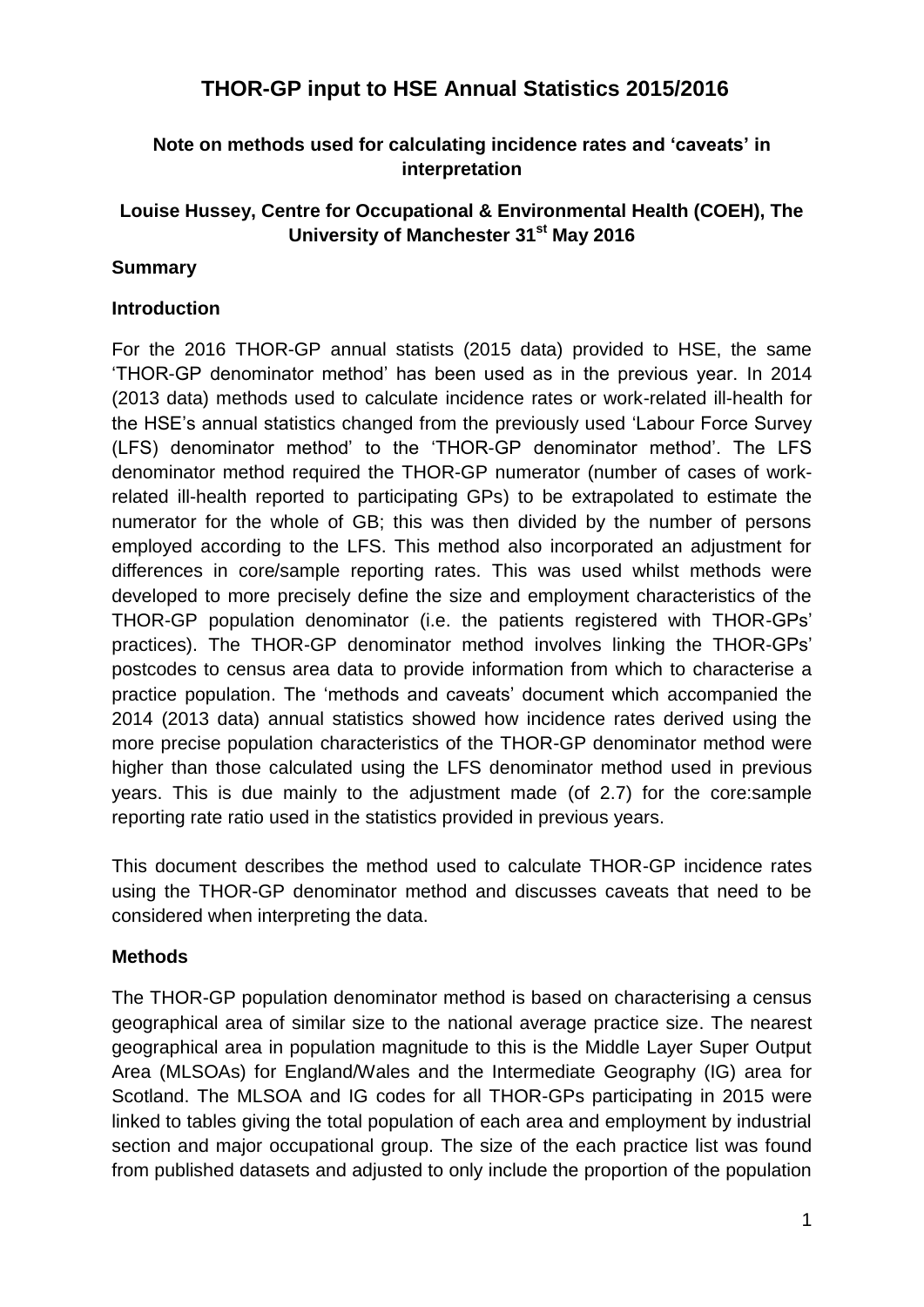that were employed. This now more accurate population size was then applied to the proportional distribution by industry and occupational group to give the population size within each section of the workforce of the THOR-GP denominator. The population for England/Wales and Scotland were then totalled to give the GB THOR-GP population.

Usually only one GP in each THOR-GP practice participates in the scheme. Therefore it was necessary to estimate the proportion of the practice study population covered by participating GPs. All THOR-GPs were therefore sent a questionnaire asking how many sessions they undertook each week, and how many sessions all the GPs in their practice undertook in total; this gave an estimate of the proportion of practice consultations covered by the THOR-GP participants, which was then used to adjust the population size derived above.

In 2015 all THOR-GPs were reporting on a sample basis (i.e. one randomly allocated month a year). Annual totals were estimated by multiplying these cases by 12. These estimated totals were adjusted by the reporter response rate. Incidence rates per 100,000 persons per annum were calculated by dividing this adjusted numerator by the THOR-GP denominator and multiplying by 100,000. These individual industrial incidence rates were weighted to adjust for any differences in employment between the THOR-GP population and the population of GB (according to the LFS).

# **Results**

In total there were 210 GB GPs participating in THOR-GP in 2015. Estimates of the employed population size were applied to the proportional industrial distribution derived from Census 2011 data based on the MLSOA and IGs of each practice postcode to give an adjusted workforce size for each industrial section. When THOR-GPs (in 2013) were asked about the number of sessions carried out in their general practice, it emerged that in total THOR-GPs covered approximately an average 17% of their practices' populations. The THOR-GP population in 2015 was therefore then multiplied by 0.17 to give the population denominator covered by participating GPs (166,252 persons).

THOR-GP participants reported 1,548 estimated cases of work-related ill-health to the scheme in 2015. In order to calculate incidence rates, these cases are adjusted by reporter response rate (58%), divided by the corresponding denominator and multiplied by 100,000. The overall rate of incidence was 1,605 per 100,000 persons employed per annum. A GB adjusted rate was calculated (1,633 per 100,000 persons employed per annum) by taking the average incidence rate of each industry weighted by the proportional breakdown of the GB workforce according to the LFS. Incidence rates for work-related ill-health were highest in agriculture, forestry & fishing (5072), transport & storage (3042) and arts, entertainment, service activities & other industries (2782).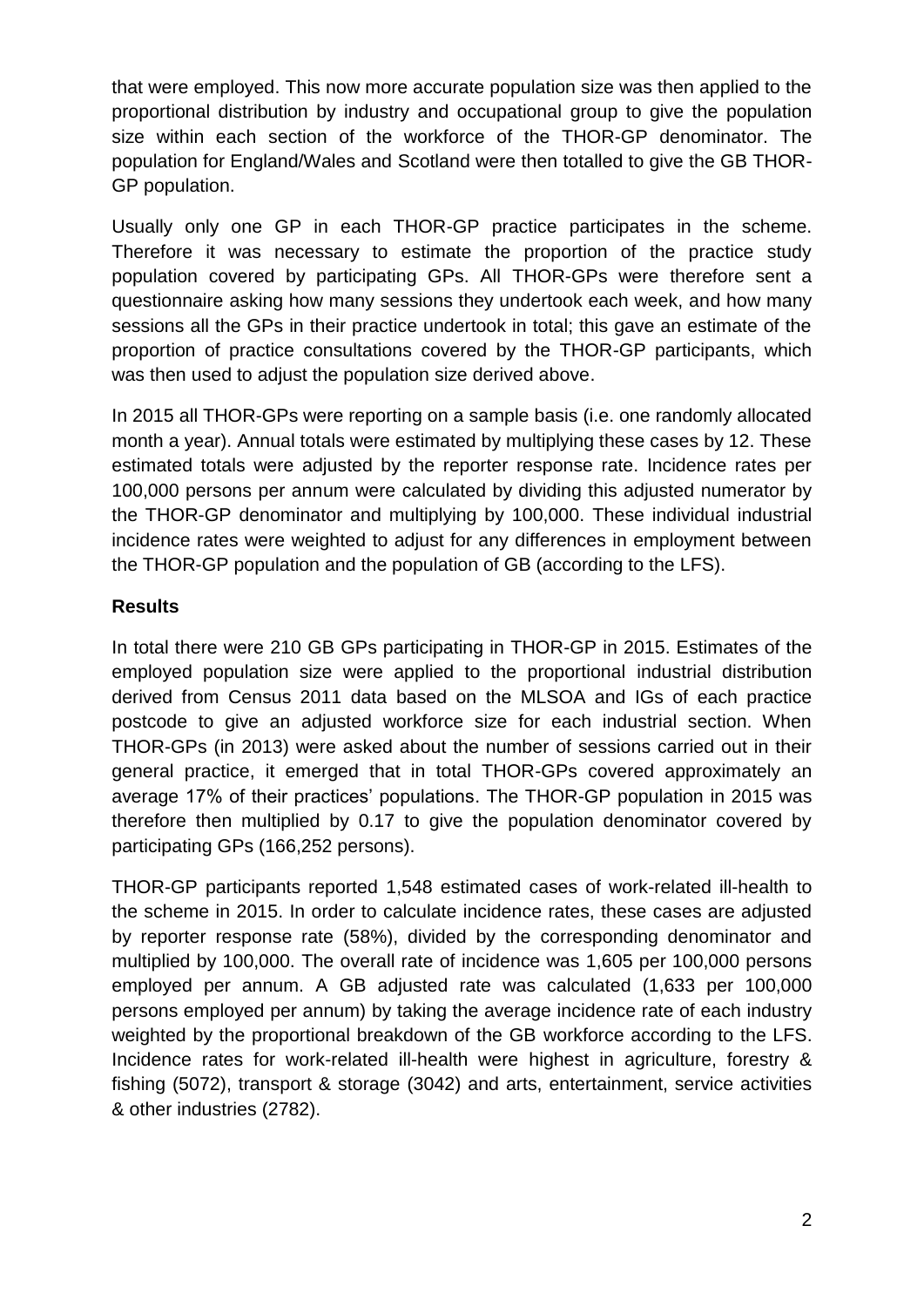# **Discussion**

This document describes the methodology used to calculate incidence rates for the 2015 (2015 data) annual statistical submission to the HSE. This is the third year that the statistics have been produced using the 'THOR-GP Denominator Method'.

There are assumptions that have to be made with the THOR-GP denominator method which are likely to lead to some biases. As previously discussed, the THOR-GP coverage of 17% was applied uniformly across all the practices meaning some of the practices populations will be over-represented and others will be underrepresented. This method of estimating the denominator is also based on ecological methods i.e. individuals registered with participating practices are not necessarily employed as the Census area data suggests. There are also recognised uncertainties (also as previously discussed) with the accuracy of the numerator with the disparity shown in core:sample reporting. These uncertainties are in the process of being investigated and the results of these analyses were reported in a document submitted to HSE in July 2015. Analyses included within this document lead to the conclusion that the 'true' incidence rate of work-related ill-health from cases reported from general practice is somewhere between that determined by 'core' reporting and 'sample' reporting, but probably closer to the latter.

# **Caveats in interpretation**

There are a number of issues that should be considered when interpreting the data; the main considerations are as follows;

The data has some figures that may be small in number, therefore we would strongly caution against drawing conclusions on proportions or rates based on small numbers. The numbers of 'actual' cases on which the estimates are based are therefore provided with all tables to permit the reader to be better informed in making judgements based on the incidence information.

The difference between reporting rates for sample and core GP reporters has been previously shown to be a factor of three. The reasons for this difference are unclear, but may be related to multiple consultations at GP level and the fact that these may be dealt with by different practice members. We have previously noted and reported on the difference in incidence estimates based on sampling intervals. Further work is in hand to clarify the reasons for this difference. Measures have been put in place by amending the web portal to further reduce the risk of GPs reporting prevalent cases.

The number of cases reported by THOR-GPs has been adjusted by the GP response rates and assumes that the rate and nature of cases of non-responders would be the same as among those that did respond.

The sickness absence information has been factored up by 61% to adjust for the estimated under-reporting (based on retrospective audits) of sickness absence days.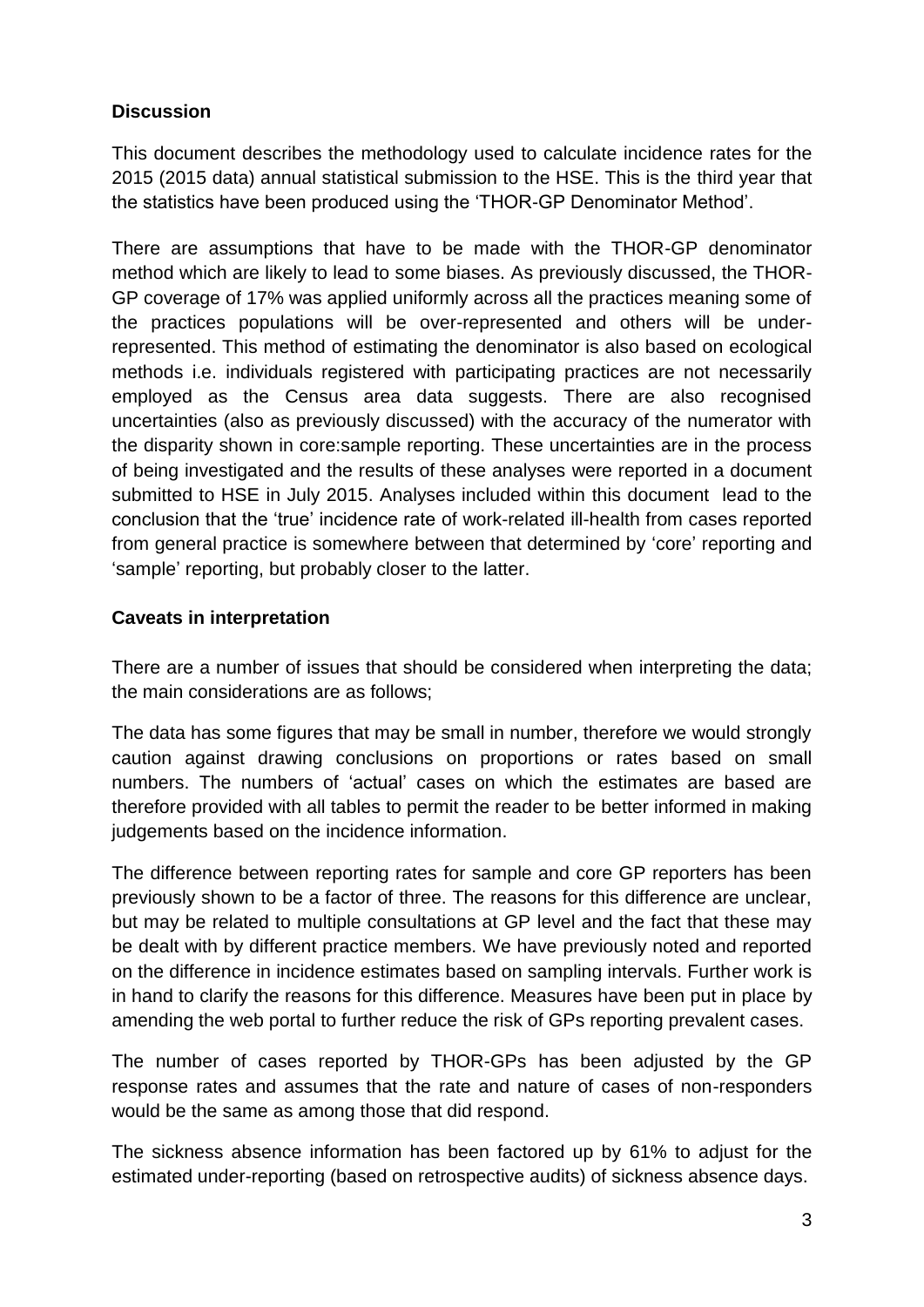# **1. Introduction**

Since 2006, incidence rates of work-related ill-health have been calculated from THOR-GP data using the 'Labour Force Survey (LFS) denominator method'(1). This involves adjusting the numerator for GP response and for any part-time practice, calculating the number of cases reported per participating GP and multiplying this number by the number of GPs (full-time equivalent) in Great Britain (GB) to extrapolate THOR-GP data to national figures. This estimated numerator is then divided by LFS denominator data. A detailed description of the LFS denominator method can be found in Appendix 1.

Initially, most THOR-GPs participated as core reporters (i.e. reporting every month of the year), however in 2010 the majority of reporters changed to sample reporting (i.e. one randomly assigned month a year) (core:sample ratio 1:4). Since 2011, all reporters have been participating on a sample basis. It was found that this change to sample reporting had a marked effect on incidence rates producing incidence estimates almost three times that of core reporting. The reason for this disparity is not known for certain, however it is likely to be either a result of over-reporting by sample reporters (by submitting prevalent cases or harvesting cases from outside their reporting month) or under-reporting by core participants as a manifestation of fatigue (2). Most likely it is as a result of a combination of both of these factors. The factors influencing the differences in core and sample reporting are discussed in a report due to be submitted to HSE in July 2015 (3). Analyses included within this document lead to the conclusion that the 'true' incidence rate of work-related illhealth from cases reported from general practice is somewhere between that determined by 'core' reporting and 'sample' reporting, but probably closer to the latter. In order to bring rates in line with figures calculated from predominately core reporting, from 2010 sample cases were weighted by dividing by 2.7 (core:sample reporting ratio) as an interim adjustment.

The LFS denominator method was used whilst methods were developed to more precisely define the size and employment characteristics of the THOR-GP population denominator (i.e. the patients registered with THOR-GPs' practices). Linking patients' postcodes to census area data can provide information from which to characterise a practice population, including demographic and employment data. In the absence of personal information, denominator characterisation based on linking patients' postcodes in this way is considered to be the 'gold standard' method but it has often been reported that these individual patient data are not easily accessible to researchers (4;5). In the absence of patient postcode data, population characteristics based on the postcode of the practice are often used (4-7).

A study was conducted to compare population estimates based on patient and practice postcode and results showed that in the absence of patient postcode data, it is satisfactory to use practice postcode data (8). As a result of the completion of this work, the HSE Annual Statistics submission in 2014 (for 2013 data) and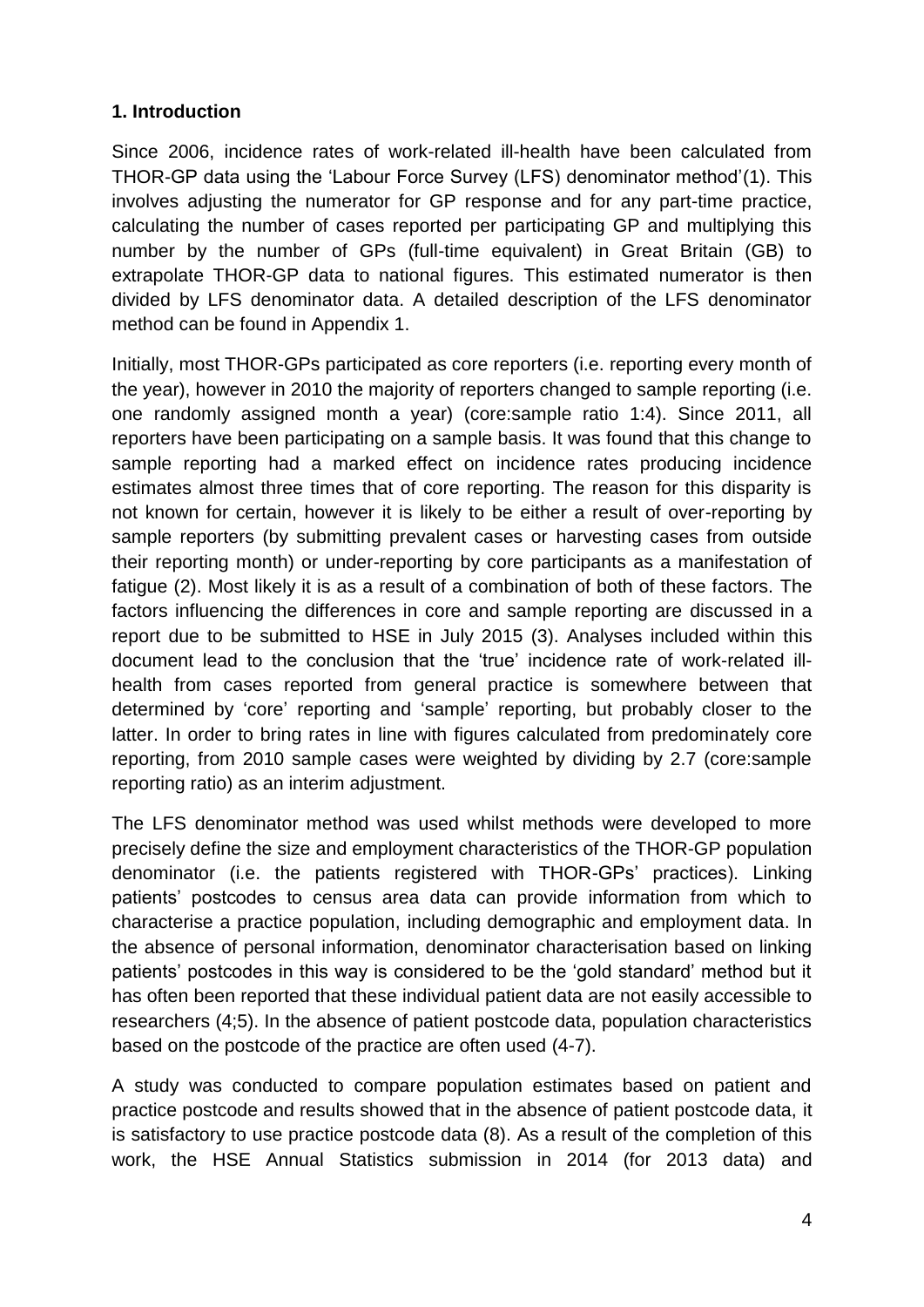subsequently the submissions for 2015 (for 2014 data) and 2016 (for 2015 data) were conducted using the more precise THOR-GP denominator method.

The 'methods and caveats' document that accompanied the 2014 (2013 data) annual statistics showed how incidence rates derived using the more precise population characteristics of the THOR-GP denominator method were higher than those calculated using the LFS denominator method used in previous years. This is due mainly to the adjustment made (of 2.7) for the core:sample reporting rate ratio used in the statistics provided in previous years (9).

This document describes the method used to calculate THOR-GP incidence rates using the THOR-GP denominator method and discusses issues/caveats that need to be considered when interpreting the data.

# **2. Methods**

# **2.1 The Denominator**

The THOR-GP population denominator method is based on characterising a census geographical area of similar size to the national average practice size. England and Wales have a different geographical system to Scotland therefore the postcodes of these different countries have to be processed separately (Figure 1). The average practice list size was estimated at approximately 6,000 patients for England & Wales and 5,000 for Scotland (10;10). The nearest geographical area in population magnitude to this is the Middle Layer Super Output Area (MLSOAs) for England/Wales and the Intermediate Geography (IG) area for Scotland.



*Figure 1. Hierarchical census areas*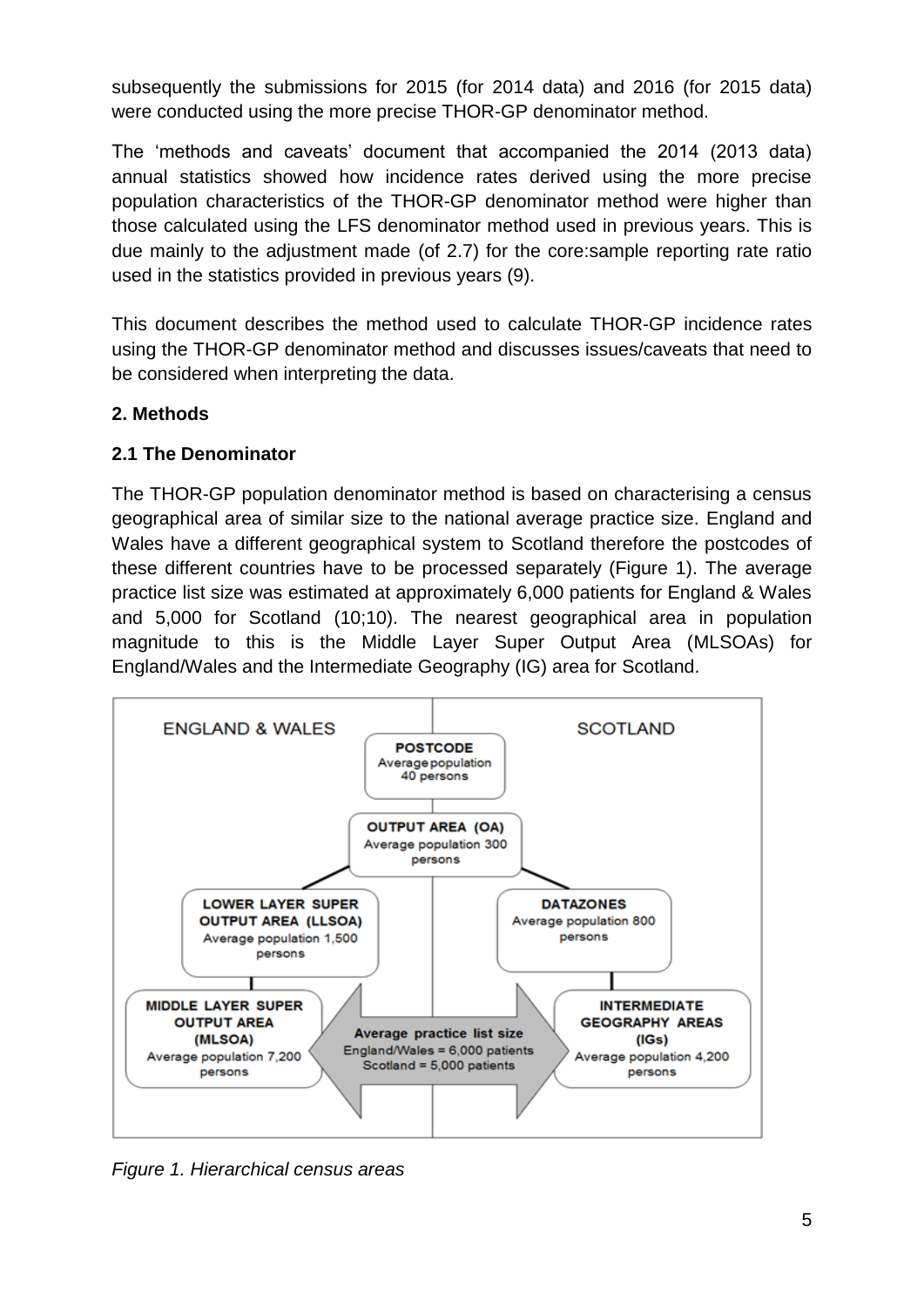The postcode of the main practice address of all GP participants in 2015 was selected from the database. Some practices had branch surgeries, however only the postcode of the main practice was used; the inclusion of branch surgeries has been found to have little effect on results in other work (7). The MLSOA and IG codes were found for each practice postcode. Lists of MLSOA and IG codes were linked to tables downloaded from the Office for National Statistics (ONS) and Scotland's Census 2011 web sites (11;12) giving the total population of each area and employment by industrial section and major occupational group. Ten (nine in England/Wales and one in Scotland) of the participating GP practices had two THOR-GP reporters, for these practices, the corresponding MLSOAs or IG areas were included twice.

Previous research (8) has shown that although this method estimates well the industrial distribution of the THOR-GP population, it is not so accurate at estimating the size of the population. Therefore the size of each practice list was found from published datasets (13-15). The resulting population was for all patients, whereas the THOR-GP population denominator is limited to those within employment. In order to adjust for this, the proportion of the population within each MLSOA and IG area in employment was calculated from the downloaded Census 2011 datasets (employment by industry, occupational group and total residents of each MLSOA and IG area). The proportion for each MLSOA or IG area was applied to the population of registered patients for the corresponding practice to give a total employed population. This now more accurate population size was then applied to the proportional distribution by industry to give the population size within each industrial section of the THOR-GP denominator. The population for England/Wales and Scotland were then totalled to give the GB THOR-GP population.

Usually only one of the GPs in each THOR-GP practice participates in the scheme. Therefore it was necessary to estimate the proportion of the practice study population covered by participating GPs. For example, a practice may have four GPs of whom only one reports to THOR-GP; additionally these four GPs will undertake a different number of clinical sessions per week. In 2013 all participating GPs were therefore sent a questionnaire asking how many sessions they undertook each week, and how many sessions all the GPs in their practice undertook in total; this gave an estimate of the proportion of practice consultations covered by the THOR-GP participants, which was then used to adjust the population size derived above.

### **2.2 Calculation of incidence rates**

In 2015 all THOR-GPs were reporting on a sample basis (i.e. one randomly allocated month a year). Annual totals were estimated by multiplying these cases by 12. These estimated totals were adjusted by the reporter response rate. Incidence rates per 100,000 persons per annum were calculated by dividing this adjusted numerator by the THOR-GP denominator (as determined in section 2.1 above) and multiplying by 100,000.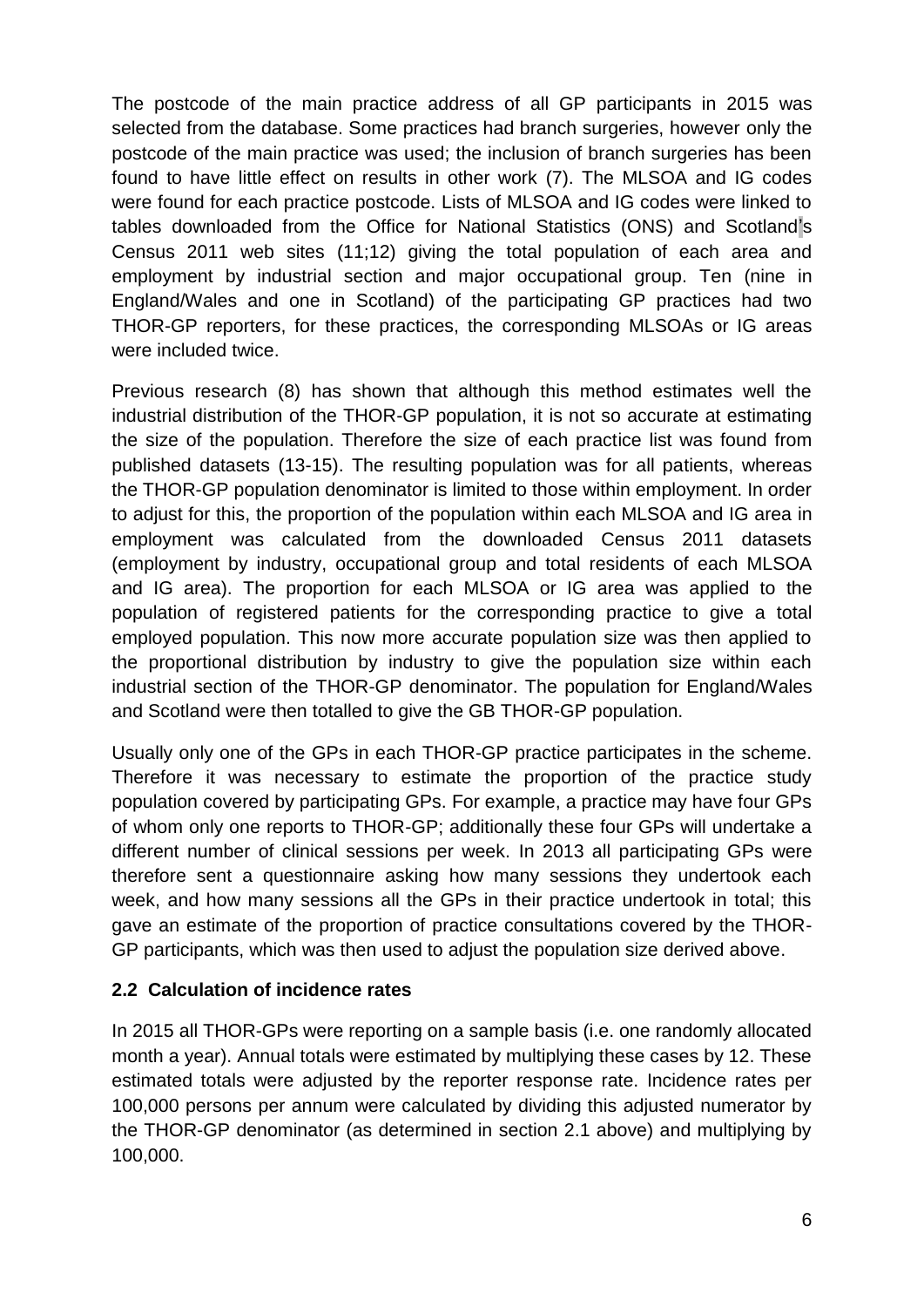The THOR-GP population may be slightly different in its employment characteristics than the GB population. Therefore in order to calculate the incidence rates for GB as a whole required by the HSE, it is necessary to adjust the overall rate of incidence for this. For example, when calculating rates for specific diagnostic categories; if the THOR-GP population had a higher proportion (than the GB population) of its population working within service public sector industries known to have higher rates of work-related mental-ill health diagnoses (16); this would be reflected in the results with an increased overall rate of these psychological conditions in the population. In order to adjust for this, data from the THOR-GP population would have to be weighted by the proportional distribution by industry in the GB workforce according to LFS data.

# **3. Results**

# **3.1 The Denominator**

In total there were 210 GB GPs (189 in England/Wales and 21 in Scotland) participating in THOR-GP in 2015. Table 1 shows the figures used to calculate the employed population of the patients registered with THOR-GPs' practices. Census 2011 data were used to calculate what proportion of the residential population of the relevant MLSOAs and IG areas were employed; this was then applied to the number of patients registered with the THOR-GP practices.

|                                                  | <b>England/Wales</b> | <b>Scotland</b> |
|--------------------------------------------------|----------------------|-----------------|
|                                                  |                      |                 |
| <b>Census 2011 all residents</b>                 | 1,556,519            | 93,172          |
| Census 2011 all employed persons                 | 734,961              | 46,016          |
| Proportion of Census population employed overall | 47%                  | 49%             |
| <b>Practices' registered patients</b>            | 1,939,278            | 124,267         |
| 917,508                                          | 945,898              | 60,445          |

*Table 1. Census 2011 data and number of registered patients information used to calculate the size of the (unadjusted for number of GP sessions) THOR-GP population*

\*Calculated for each MLSOA or IG individually

These estimates of the employed population size (917,508 England/Wales and 60,445 Scotland) were applied to the proportional distribution derived from Census 2011 data to give an adjusted workforce size for each industrial section (Table 2). For example, in England/Wales 10.05% (74,009 persons) of the THOR-GP population according to MLSOA data (population size 734,961 persons) is employed in education. When the overall population size is increased according to practice list data to 917,508 and the industrial proportional distribution applied, this results in 92,725 persons employed in education.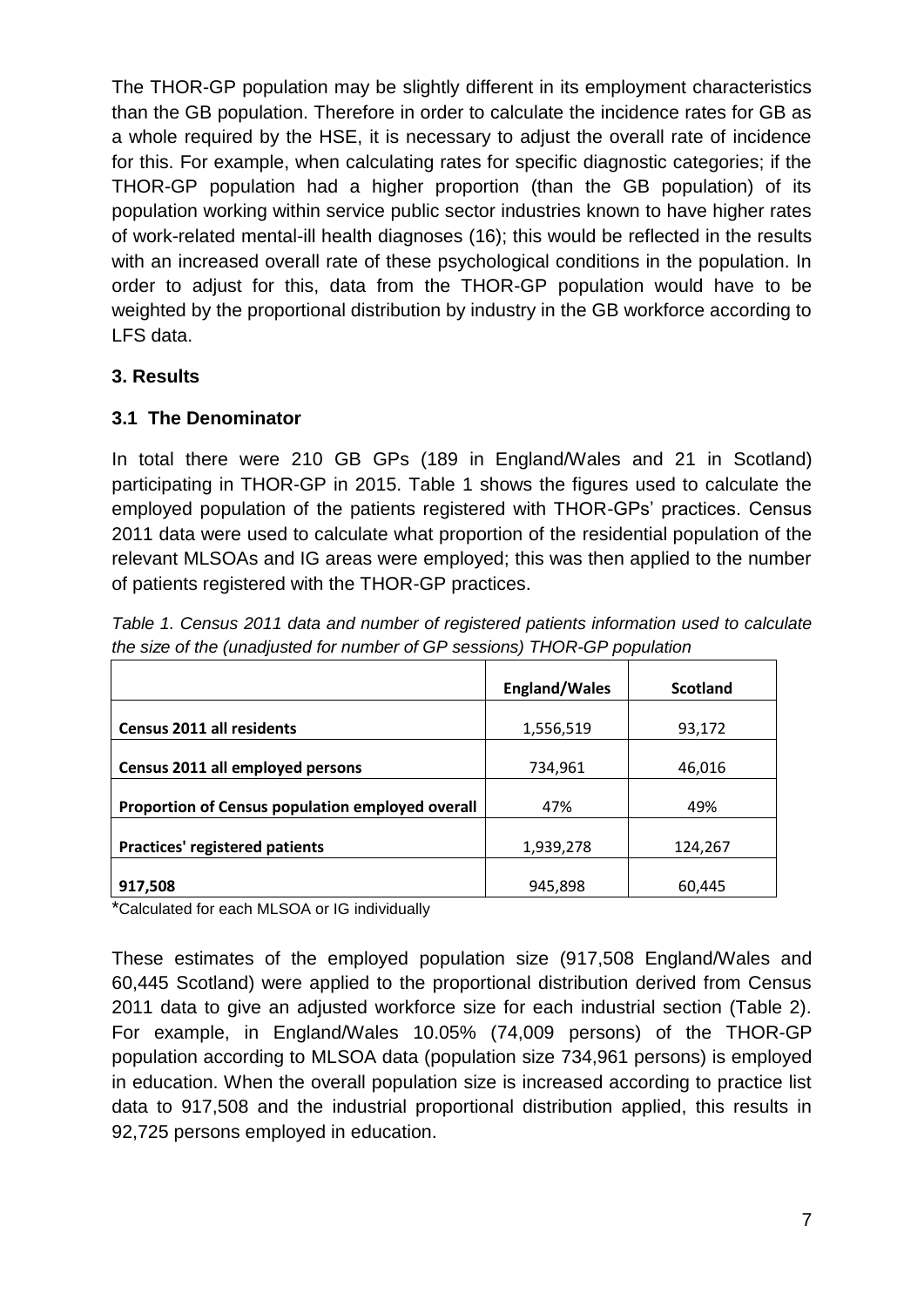*Table 2. England/Wales (MLSOA) and Scotland populations (IG areas) weighted by number of registered patients, THOR-GP participants 2014*

|                |                                                                        | <b>England/Wales</b>                       |        |                                                                  | <b>Scotland</b>                               |        |                                                                  |  |
|----------------|------------------------------------------------------------------------|--------------------------------------------|--------|------------------------------------------------------------------|-----------------------------------------------|--------|------------------------------------------------------------------|--|
| <b>Section</b> | Industry                                                               | Population<br>according to<br><b>MLSOA</b> | %      | Population<br>weighted by<br>number of<br>registered<br>patients | Population<br>according to<br><b>IG areas</b> | %      | Population<br>weighted by<br>number of<br>registered<br>patients |  |
| Α              | <b>Agriculture, Forestry &amp; Fishing</b>                             | 5109                                       | 0.70   | 5756                                                             | 1242                                          | 2.70   | 1442                                                             |  |
| $\, {\bf B}$   | <b>Mining &amp; Quarrying</b>                                          | 1355                                       | 0.18   | 1587                                                             | 1019                                          | 2.21   | 1401                                                             |  |
| $\mathsf{C}$   | <b>Manufacturing</b>                                                   | 63602                                      | 8.65   | 79984                                                            | 3558                                          | 7.73   | 4981                                                             |  |
| D              | <b>Electricity, Gas Steam &amp; Air Conditioning Supply</b>            | 4378                                       | 0.60   | 5595                                                             | 401                                           | 0.87   | 538                                                              |  |
| E              | Water Supply; Sewerage, Waste Management and Remediation Activities    | 4875                                       | 0.66   | 6170                                                             | 460                                           | 1.00   | 595                                                              |  |
| F              | Construction                                                           | 52005                                      | 7.08   | 66113                                                            | 3551                                          | 7.72   | 4584                                                             |  |
| G              | Wholesale & Retail Trade; Repair of Motor Vehicles & Motorcycles       | 115106                                     | 15.66  | 144781                                                           | 6393                                          | 13.89  | 8713                                                             |  |
| H              | <b>Transport &amp; Storage</b>                                         | 36572                                      | 4.98   | 45185                                                            | 2154                                          | 4.68   | 2825                                                             |  |
|                | <b>Accommodation &amp; Food Service Activities</b>                     | 44507                                      | 6.06   | 54254                                                            | 3186                                          | 6.92   | 4419                                                             |  |
|                | <b>Information &amp; Communication</b>                                 | 30070                                      | 4.09   | 37091                                                            | 1173                                          | 2.55   | 1412                                                             |  |
| K              | <b>Financial &amp; Insurance Activities</b>                            | 31408                                      | 4.27   | 40763                                                            | 1788                                          | 3.89   | 2223                                                             |  |
| L              | <b>Real Estate Activities</b>                                          | 10219                                      | 1.39   | 12799                                                            | 583                                           | 1.27   | 749                                                              |  |
| M              | <b>Professional, Scientific &amp; Technical Activities</b>             | 48363                                      | 6.58   | 59768                                                            | 2869                                          | 6.23   | 3652                                                             |  |
| N              | <b>Administrative &amp; Support Service Activities</b>                 | 35806                                      | 4.87   | 44254                                                            | 1794                                          | 3.90   | 2266                                                             |  |
| $\mathbf O$    | <b>Public Administration &amp; Defence; Compulsory Social Security</b> | 47575                                      | 6.47   | 59926                                                            | 3307                                          | 7.19   | 4156                                                             |  |
| P              | <b>Education</b>                                                       | 74009                                      | 10.07  | 92725                                                            | 4037                                          | 8.77   | 5213                                                             |  |
| Q              | <b>Human Health &amp; Social Work Activities</b>                       | 92934                                      | 12.64  | 115335                                                           | 6395                                          | 13.90  | 8573                                                             |  |
| R, S, T, U     | Arts, Entertainment, Service Activities and Other Industries           | 37068                                      | 5.04   | 45422                                                            | 2106                                          | 4.58   | 2701                                                             |  |
| <b>Total</b>   | <b>All Industry Sections</b>                                           | 734961                                     | 100.00 | 917508                                                           | 46016                                         | 100.00 | 60445                                                            |  |

Note: Figures may not calculate exactly due to rounding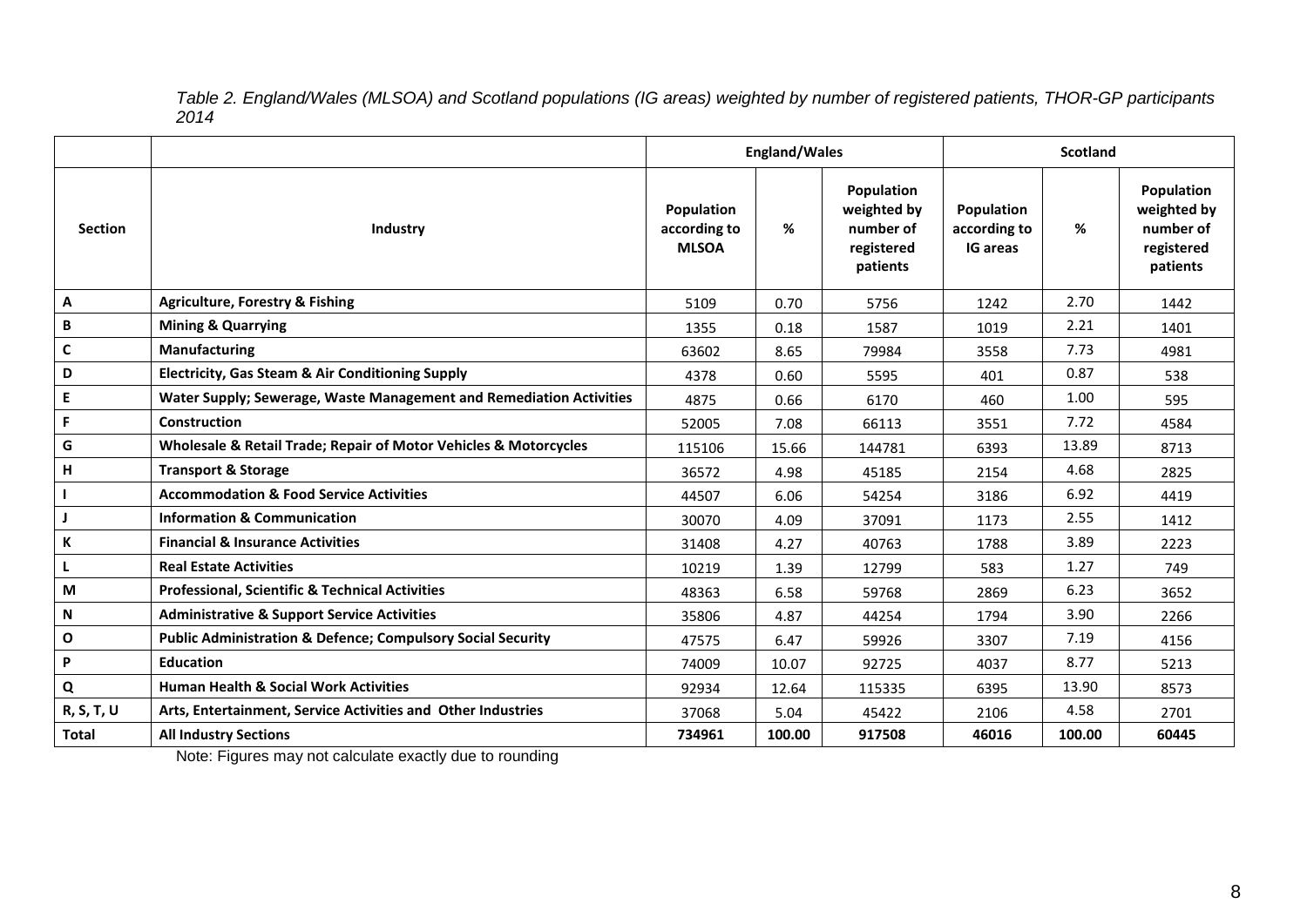| <b>Section</b>  | Industry                                                                   | <b>GB THOR-GP</b><br>population<br>N | %                        | LFS (%) | THOR-GP<br>population<br>adjusted<br>by THOR-<br>GP<br>sessions (X<br>0.17) | <b>THOR-GP</b><br>numerator<br>2015<br>(estimated<br>cases) | <b>THOR-GP</b><br>numerator<br>2015<br>adjusted<br>for<br>response<br>rate<br>(70.58) | Incidence<br>rate per<br>100,000<br>persons<br>employed |
|-----------------|----------------------------------------------------------------------------|--------------------------------------|--------------------------|---------|-----------------------------------------------------------------------------|-------------------------------------------------------------|---------------------------------------------------------------------------------------|---------------------------------------------------------|
| A               | <b>Agriculture, Forestry &amp; Fishing</b>                                 | 7199                                 | 0.74                     | 1.10    | 1224                                                                        | 36                                                          | 62                                                                                    | 5072                                                    |
| В               | <b>Mining &amp; Quarrying</b>                                              | 2987                                 | 0.31                     | 0.45    | 508                                                                         | $\Omega$                                                    | $\mathbf 0$                                                                           | $\Omega$                                                |
| $\mathsf{C}$    | Manufacturing                                                              | 84965                                | 8.69                     | 9.59    | 14444                                                                       | 144                                                         | 248                                                                                   | 1719                                                    |
| D               | <b>Electricity, Gas Steam &amp; Air Conditioning Supply</b>                | 6133                                 | 0.63                     | 0.60    | 1043                                                                        | 12                                                          | 21                                                                                    | 1985                                                    |
| E.              | Water Supply; Sewerage, Waste Management and Remediation Activities        | 6766                                 | 0.69                     | 0.70    | 1150                                                                        | $\Omega$                                                    | 0                                                                                     | $\Omega$                                                |
| F.              | Construction                                                               | 70697                                | 7.23                     | 7.23    | 12019                                                                       | 132                                                         | 228                                                                                   | 1894                                                    |
| G               | Wholesale & Retail Trade; Repair of Motor Vehicles & Motorcycles           | 153495                               | 15.70                    | 13.15   | 26094                                                                       | 168                                                         | 290                                                                                   | 1110                                                    |
| н               | <b>Transport &amp; Storage</b>                                             | 48010                                | 4.91                     | 5.02    | 8162                                                                        | 144                                                         | 248                                                                                   | 3042                                                    |
|                 | <b>Accommodation &amp; Food Service Activities</b>                         | 58673                                | 6.00                     | 5.28    | 9974                                                                        | 144                                                         | 248                                                                                   | 2489                                                    |
| $\mathbf{J}$    | <b>Information &amp; Communication</b>                                     | 38504                                | 3.94                     | 3.96    | 6546                                                                        | 48                                                          | 83                                                                                    | 1264                                                    |
| К               | <b>Financial &amp; Insurance Activities</b>                                | 42986                                | 4.40                     | 4.01    | 7308                                                                        | 36                                                          | 62                                                                                    | 849                                                     |
| L               | <b>Real Estate Activities</b>                                              | 13548                                | 1.39                     | 1.19    | 2303                                                                        | 12                                                          | 21                                                                                    | 898                                                     |
| M               | <b>Professional, Scientific &amp; Technical Activities</b>                 | 63419                                | 6.48                     | 7.15    | 10781                                                                       | $\Omega$                                                    | $\mathbf 0$                                                                           | $\Omega$                                                |
| N               | <b>Administrative &amp; Support Service Activities</b>                     | 46520                                | 4.76                     | 4.75    | 7908                                                                        | 72                                                          | 124                                                                                   | 1570                                                    |
| $\mathbf O$     | <b>Public Administration &amp; Defence; Compulsory Social Security</b>     | 64082                                | 6.55                     | 6.00    | 10894                                                                       | 84                                                          | 145                                                                                   | 1329                                                    |
| P               | <b>Education</b>                                                           | 97938                                | 10.01                    | 10.53   | 16649                                                                       | 144                                                         | 248                                                                                   | 1491                                                    |
| Q               | <b>Human Health &amp; Social Work Activities</b>                           | 123908                               | 12.67                    | 13.36   | 21064                                                                       | 240                                                         | 414                                                                                   | 1964                                                    |
| R, S, T, U      | Arts, Entertainment, Service Activities and Other Industries               | 48124                                | 4.92                     | 5.94    | 8181                                                                        | 132                                                         | 228                                                                                   | 2782                                                    |
| <b>Missing</b>  | No industry recorded                                                       | $\Omega$                             | $\overline{\phantom{a}}$ |         | 0                                                                           | $\Omega$                                                    | $\Omega$                                                                              |                                                         |
| <b>Total</b>    | All Industry Sections (unadjusted for industrial distribution)             | 977954                               | 100                      | 100     | 166252                                                                      | 1548                                                        | 2669                                                                                  | 1605                                                    |
| <b>Total GB</b> | All Industry Sections (adjusted for GB (LFS 2013) industrial distribution) |                                      |                          |         |                                                                             |                                                             |                                                                                       | 1633                                                    |

*Table 3. THOR-GP GB population adjusted by number of practice sessions carried out by participation GP, 2015 numerator adjusted by response rate and incidence rates per 100,000 persons employed per annum unadjusted and adjusted for GB industrial distribution*

Note: Figures may not calculate exactly due to rounding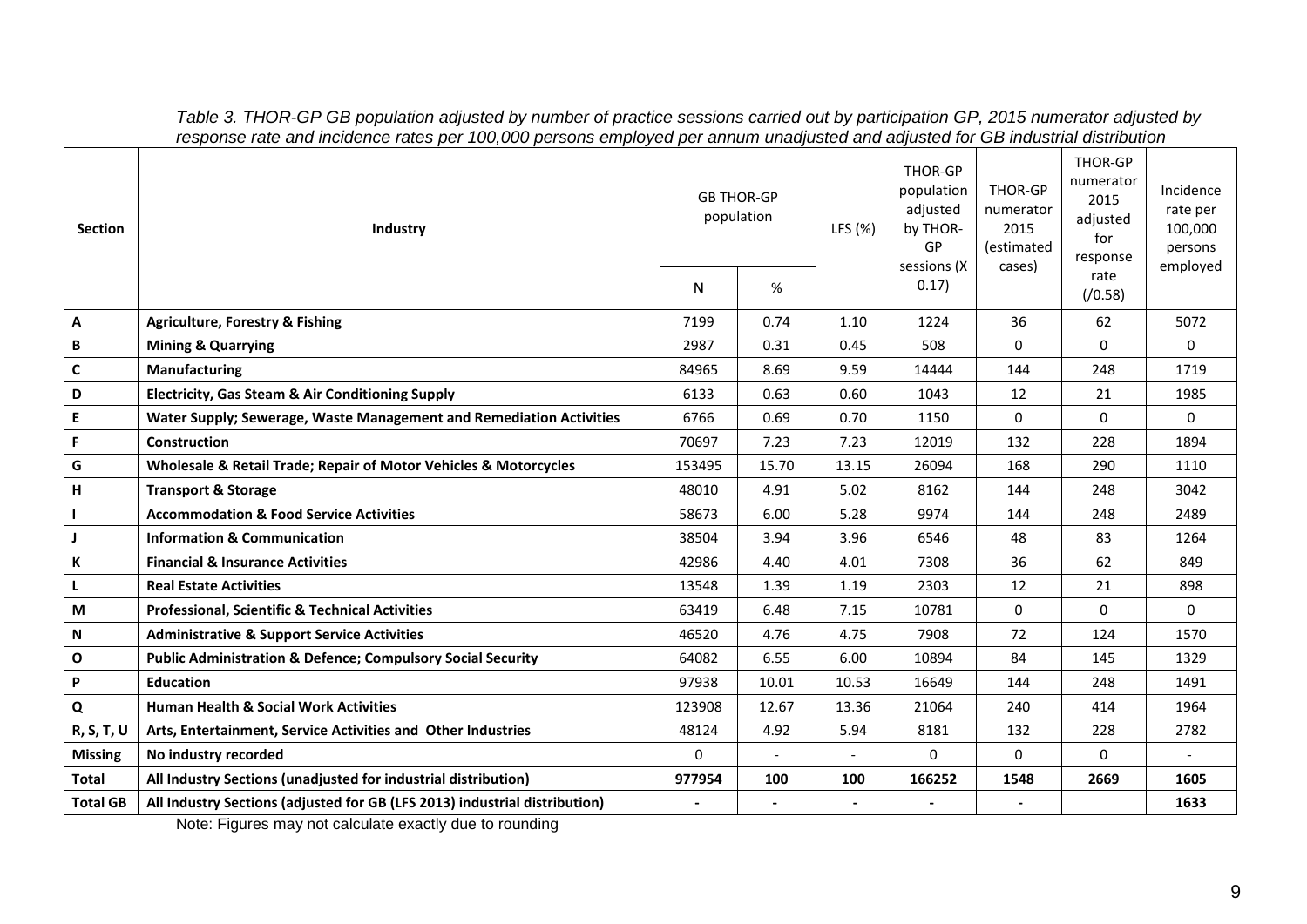### **3.2 Calculation of incidence rates**

THOR-GP participants reported 1548 estimated cases of work-related ill-health to the scheme in 2015. Table 3 shows how this breaks down by industry. In order to calculate incidence rates, these cases are adjusted by the reporter response rate of 58% (/0.58), divided by the corresponding denominator and multiplied by 100,000 (to give an incidence rate expressed as new cases per 100,000 persons per year). A GB adjusted rate for all cases is calculated by taking the average incidence rate of each industry weighted by the proportional breakdown of the GB workforce according to the LFS 2015.

This same methodology was used to calculate incidence rates by major diagnostic category. The results are shown in Table 4.

*Table 4. Number of cases and incidence rates per 100,000 persons employed per annum unadjusted and adjusted for GB industrial distribution by major diagnostic category*

|                          | Number of<br>estimated cases<br>2014 | Number of<br>estimated cases<br>adjusted for<br>response rate<br>(70.67) | Incidence rate<br>per 100,000<br>person<br>employed<br>(unadjusted for<br><b>GB</b> industrial<br>distribution) | Incidence rate per<br>100,000 person<br>employed<br>(adjusted for GB<br>(LFS industrial<br>distribution) |
|--------------------------|--------------------------------------|--------------------------------------------------------------------------|-----------------------------------------------------------------------------------------------------------------|----------------------------------------------------------------------------------------------------------|
| <b>Musculoskeletal</b>   | 876                                  | 1510                                                                     | 908                                                                                                             | 926                                                                                                      |
| <b>Mental ill-health</b> | 480                                  | 828                                                                      | 498                                                                                                             | 502                                                                                                      |
| <b>Skin</b>              | 60                                   | 103                                                                      | 62                                                                                                              | 56                                                                                                       |
| Respiratory              | 60                                   | 103                                                                      | 62                                                                                                              | 64                                                                                                       |
| <b>Other</b>             | 84                                   | 145                                                                      | 87                                                                                                              | 97                                                                                                       |
| All cases                | 1548                                 | 2669                                                                     | 1605                                                                                                            | 1633                                                                                                     |

### **4. Discussion and caveats in interpretation**

### **4.1 Discussion**

This document describes the methodology used to calculate incidence rates for the 2016 (2015 data) annual statistical submission to the HSE. This is the third year that the statistics have been produced using the 'THOR-GP Denominator Method'.

As discussed previously, the LFS method used prior to the 2014 annual statistics submission relied upon extrapolating the THOR-GP numerator to estimate GB figures which are then divided by LFS denominator data. The THOR-GP denominator method described in this document characterises the employment of the population denominator based on census information about the geographical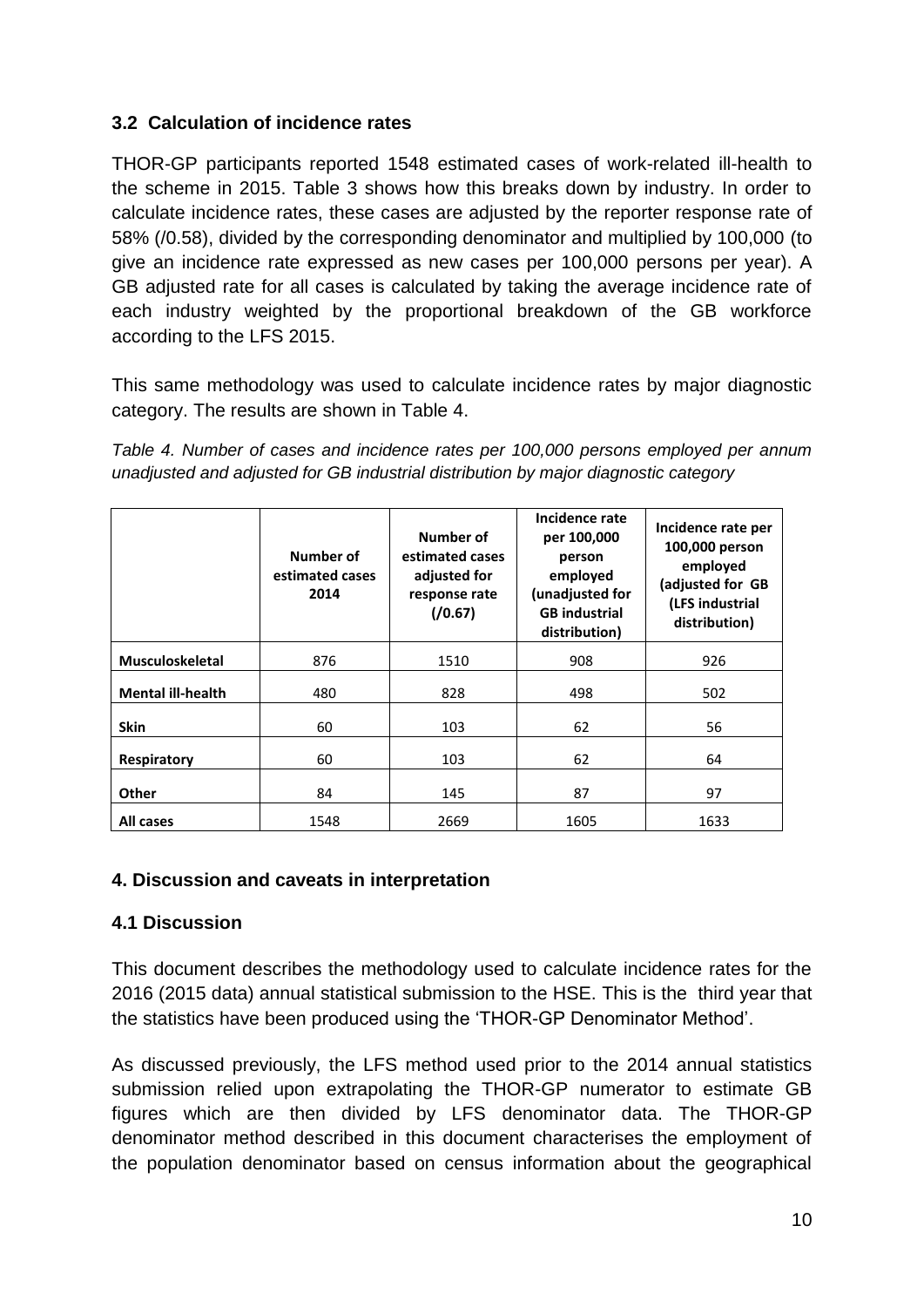areas where the participants' practices are based. It is also able to estimate well the size of the population through published practice list size data, again using census information to estimate what proportion of these registered patients are employed. Incidence rates based on the THOR-GP population are then weighted to adjust for any differences in industrial employment to give rates for GB as a whole.

There are assumptions that have to be made with the THOR-GP denominator method which are likely to lead to some biases. As previously discussed, the THOR-GP coverage of 17% was applied uniformly across all the practices meaning some of the practices populations will be over-represented and others will be underrepresented. This method of estimating the denominator is also based on ecological methods i.e. individuals registered with participating practices are not necessarily employed as the Census area data suggests. There are also recognised uncertainties (also as previously discussed) with the accuracy of the numerator with the disparity shown in core:sample reporting.

# **4.2 Caveats in interpretation**

There are a number of issues that should be considered when interpreting the data as the following describes.

The data has some figures that may be small in number, especially when broken down by industrial sectors, we would strongly caution against drawing conclusions on proportions or rates based on small numbers. The number of actual cases on which the incidence rate estimates are based are included in all tables to enable the reader to be guided as regards the reliability of the estimates.

At the start of THOR-GP data collection, all participating GPs reported incident cases every month (core reporters), thus permitting the rapid collection of relatively large incident datasets for analysis and interpretation. As the scheme progressed, in common with other THOR schemes, an increasing proportion (now 100%) of GPs were asked to report incident data during only one randomly selected month of the year (sample reporters). This helped to contain costs and also to reduce the potential of GPs to 'fatigue' in their reporting. In line with the practice in the specialist THOR schemes, estimates for the number of cases seen by the reporting group as a whole were calculated by multiplying the case numbers reported by sample reporters by 12. However, from 2010, it became apparent when applying this approach to the data, that the reporting rate per reporting month was much higher for sample reporters than for core reporters.

Previously published work by us in relation to occupational physicians' reporting (2) in the OPRA scheme (a sister scheme of THOR-GP) showed that incidence rates based on sample reporting were modestly (26%) higher than those based on core reporting, to a degree that was plausibly ascribable to lower levels of under-reporting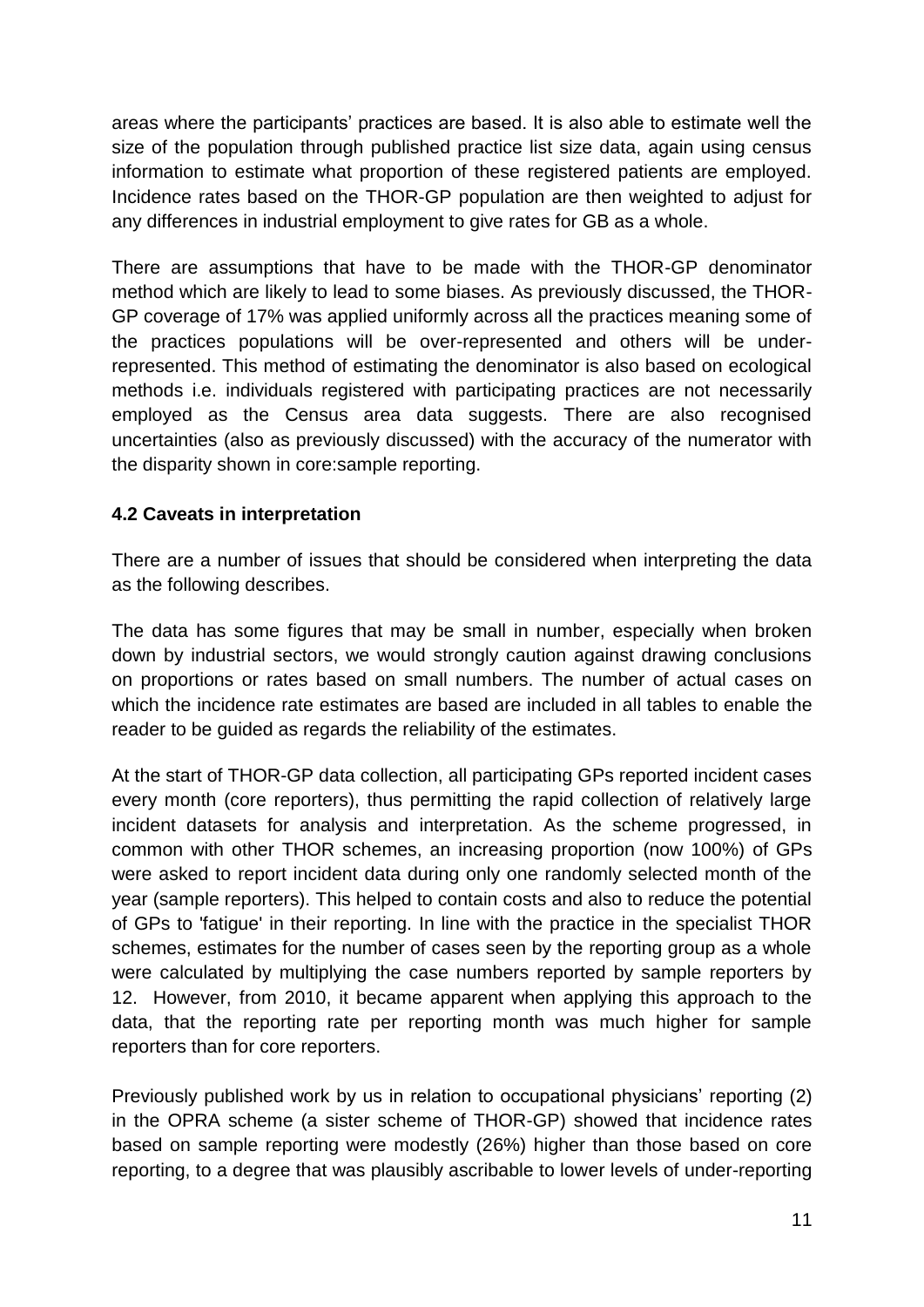in sample reporters. We concluded that it is not possible to be certain which type of reporting (core or sample) gave estimates nearer the true incidence. However the results of the study showed that the incidence for core reporters declines throughout the year suggesting that these reporters might find the assembling and reporting of cases every month an onerous task. Therefore the, evidence in respect of occupational physicians reporting in OPRA suggests that incidence rates based on sample reporting may be closer to the 'true' incidence. However sample reporting may contain a degree of telescoping bias. The difference between reporting rates for sample and core GP reporters in THOR-GP was much larger (than it was for occupational physicians reporting); a factor of nearly threefold. The reasons for this difference are unclear, but may be related to multiple consultations at GP level and the fact that these may be dealt with by different practice members with 'incident' reports being recorded by the THOR-GP. Therefore, it can be argued that incidence rates based on sample reports (as is the case in these data) may be over-estimated. Further work is submitted to HSE in 2015 also concluded that sample reporting may be closer to the true incidence (3). Measures have been put in place to help reduce the risk of GPs reporting prevalent cases. When a GP reports a case they are required to check a box confirming that they understand the guidelines about reporting incident cases; it is hoped that this will reinforce the requirements for THOR-GP case eligibility and make them consider more carefully whether the case they are about submit is truly incident.

The number of cases reported by THOR-GPs has been adjusted by the GP response rates and assumes that the rate and nature of incident cases seen by nonresponders would be the same as among those that did respond. It is difficult to conclude how this assumption may influence the incidence estimates without knowing the reasons for non-response. If reporters fail to submit a response because they had nothing to report, incidence would be overestimated. However if, alternatively, there is no response due to a reporter being too busy, they may well have seen relevant cases which are not included in the data. Incidence rates might therefore be underestimated.

In this study (and in other studies using geographical area based on census data), the classifications are based on ecological methods and some error at an individual level is inherent e.g. individuals registered with participating practices may not necessarily be employed as the census area data suggests. Also, a number of the practices included had branch surgeries, but only the MLSOA of the main practice was used in population estimates based on practice postcode. However, as stated previously, the inclusion of branch surgeries was found to have little effect on results in other work (7). There may also be some inaccuracies incurred due to the doubling up of the MLSOAs/IG areas where there were two participating THOR-GPs in a single practice. GPs in a practice are unlikely to have an equal share in the patient workload; however this was applied to a very small sample (5%) of the participating practices.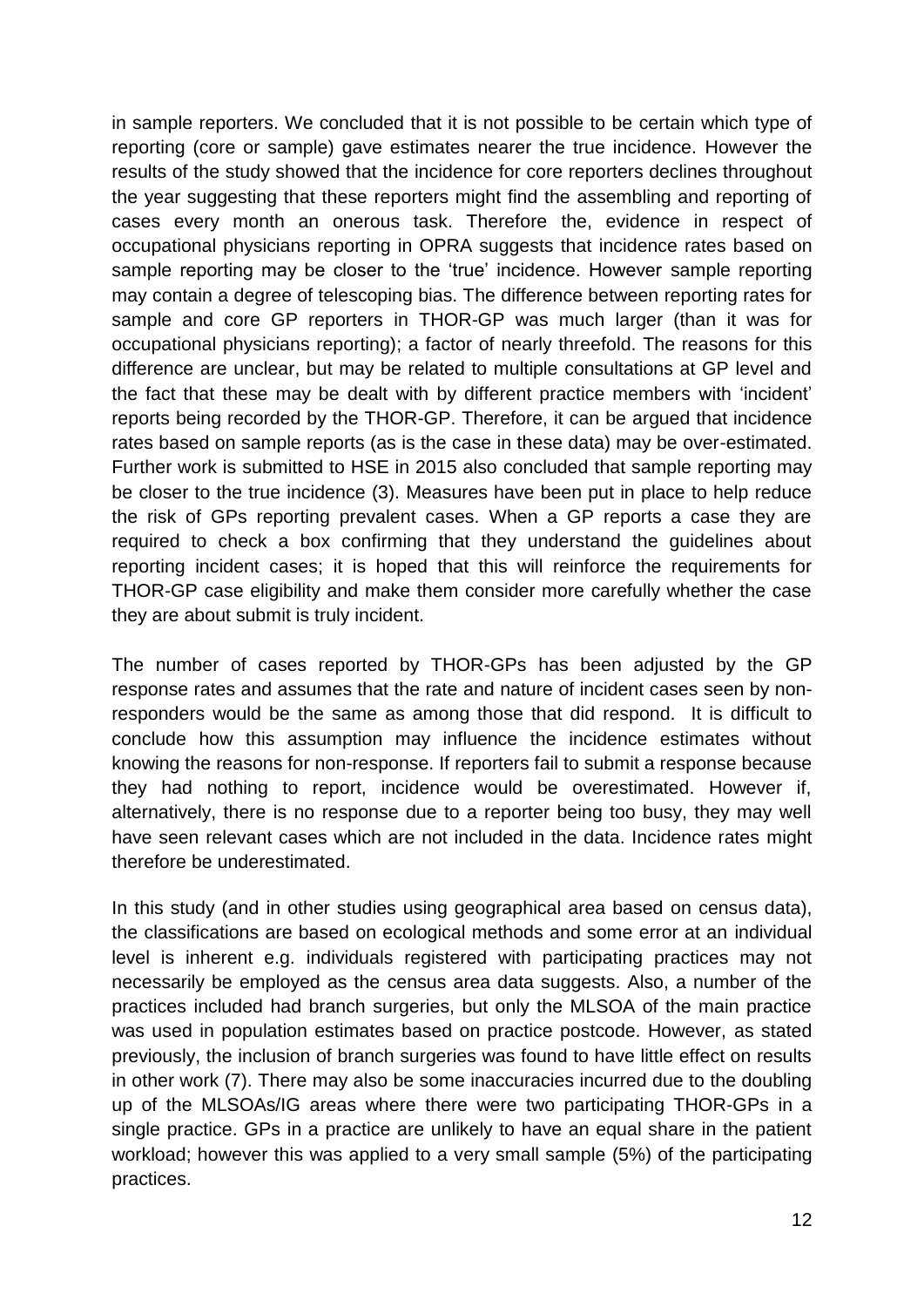The sickness absence information has been factored up to adjust for a 61% estimated under-reporting of sickness absence days. This arises from auditing of sickness absence data provided by participating GPs. A paper outlining this work has recently been accepted by Occupational Medicine and is currently in press (17). To date 22% of all sickness absence cases have been audited and results from these have estimated that the total number of days sickness absence certified reported with the case submissions is approximately 39% of the days certified until the end of the actual sick leave. Participating GPs are asked to continue to submit information on further sickness absence issued to previously reported cases and the continuation of this may be difficult especially in cases of the long term sick. The audit data has consistently shown this level of under-estimation, therefore the sickness absence data has been adjusted to reflect this (as well as by reporter response rate). However caution has to be applied to the interpretation of these. The number of days sickness absence in GB is calculated by dividing the number of days reported by participating GPs (adjusted by response rate and under-reporting) and dividing this by the THOR-GP population denominator (166,252 persons) to obtain a figure for the number of days absence per person in the THOR-GP population. This is then multiplied by the number of persons employed in GB according to the LFS to give an estimated figure for the national population.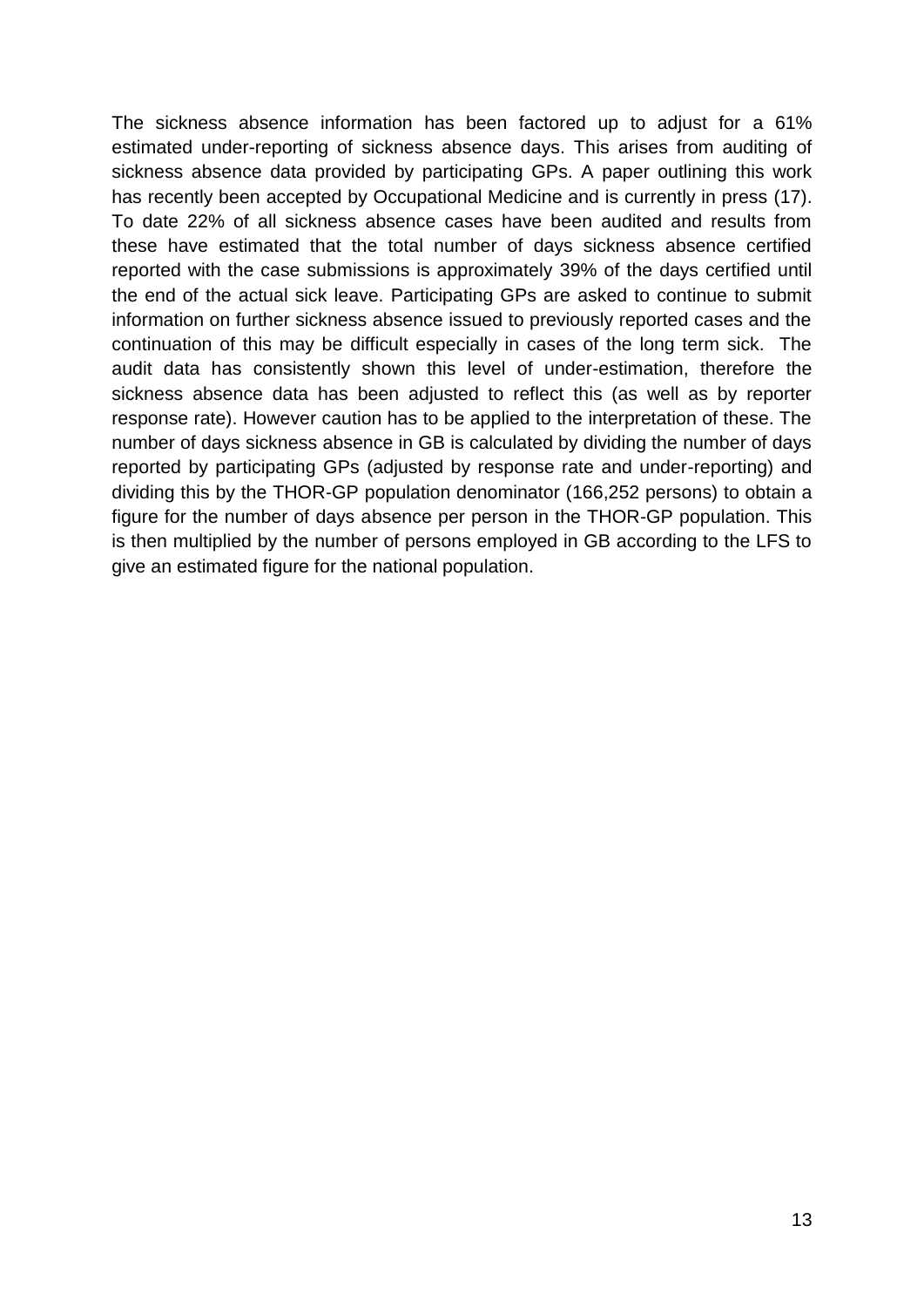#### Reference List

- 1. Hussey L. Methods and caveats relating to the calculation of incidence rates from THOR-GP data 2011. Available at: [http://www.hse.gov.uk/statistics/calculation-thor-gp-data.pdf.](http://www.hse.gov.uk/statistics/calculation-thor-gp-data.pdf) Accessed April 25, 2012.
- 2. McNamee R. Time-sampled versus continuous-time reporting for measuring incidence. *Epidemiology* 2010;21:376.
- 3. Hussey L, McNamee R, Gittins M *et al*. Calculating incidence rates of workrelated ill-health from caess reported from general practice. Centre for Occupational & Environmental Health, The University of Manchester, 2015.
- 4. Strong M, Maheswaran R, Pearson T *et al*. A method for modelling GP practice level deprivation scores using GIS. 6:38 Edition. 2007.
- 5. Griffin T, Peters T, Sharp D *et al*. Validation of an improved area-based method of calculating general practice-level deprivation. 63 Edition. 2010:746-51.
- 6. Mclean G, Guthrie B, Watt G *et al*. Practice postcode versus patient population: a comparison of data sources in England and Scotland. 7:37 Edition. 2008.
- 7. Strong M, Maheswaran R, Pearson T. A comparison of methods for calculating general practice level socioeconomic deprivation. 5:29 Edition. 2006.
- 8. Hussey L, McNamee R, Turner S *et al*. Characterising the size and employment of a GP study population; practice versus patient postcode? 2014.
- 9. Hussey L. THOR-GP input to HSE Annual Statistics 2013/2014. Note on methods used for calculating incidence rates and 'caveats' in interpretation 2014. Available at: [http://www.hse.gov.uk/statistics/calculation-thor-gp-data.pdf.](http://www.hse.gov.uk/statistics/calculation-thor-gp-data.pdf)
- 10. Average Practice List Sizes in the UK. The NHS Information Centre. October 2008. The Health and Social Care Information Centre, 2008.
- 11. Neighbourhood Statistics 2014. Available at: [http://www.neighbourhood.statistics.gov.uk/dissemination/LeadHome.do?m=0&](http://www.neighbourhood.statistics.gov.uk/dissemination/LeadHome.do?m=0&s=1404471313528&enc=1&nsjs=true&nsck=false&nssvg=false&nswid=1280) [s=1404471313528&enc=1&nsjs=true&nsck=false&nssvg=false&nswid=1280.](http://www.neighbourhood.statistics.gov.uk/dissemination/LeadHome.do?m=0&s=1404471313528&enc=1&nsjs=true&nsck=false&nssvg=false&nswid=1280)
- 12. Scotland's Census 2011 2014. Available at: [http://www.scotlandscensus.gov.uk/r2-downloadable-files.](http://www.scotlandscensus.gov.uk/r2-downloadable-files)
- 13. Numbers of Patients Registered at a GP Practice October 2013 2014. Available at: [http://www.hscic.gov.uk/catalogue/PUB11818.](http://www.hscic.gov.uk/catalogue/PUB11818)
- 14. Registered patients and number of GPs by practice 2014. Available at: [http://wales.gov.uk/statistics-and-research/general-medical](http://wales.gov.uk/statistics-and-research/general-medical-practitioners/?lang=en)[practitioners/?lang=en.](http://wales.gov.uk/statistics-and-research/general-medical-practitioners/?lang=en)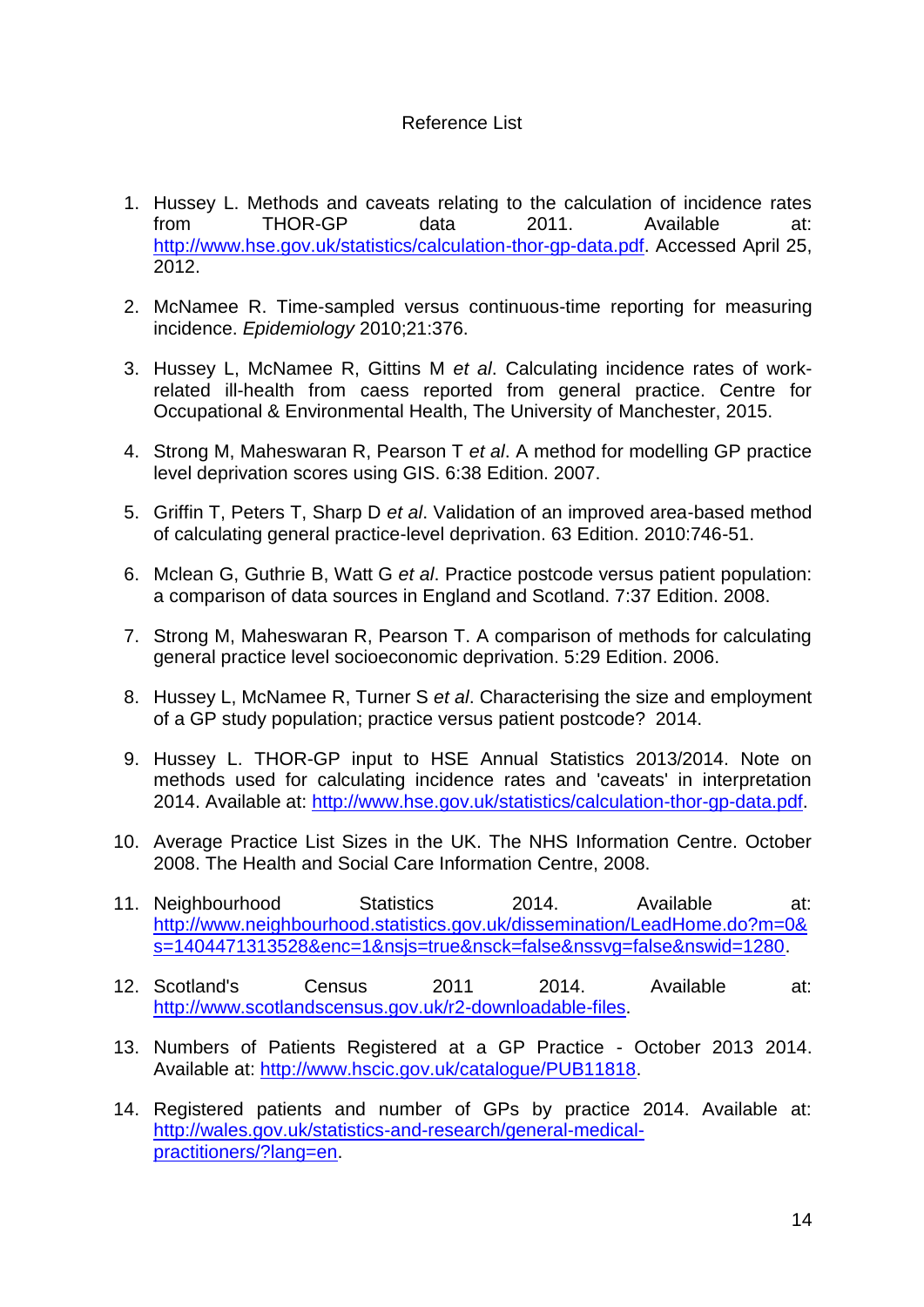- 15. Practices and their populations 2014. Available at: [http://www.isdscotland.org/Health-Topics/General-Practice/Workforce-and-](http://www.isdscotland.org/Health-Topics/General-Practice/Workforce-and-Practice-Populations/Practices-and-Their-Populations/)[Practice-Populations/Practices-and-Their-Populations/.](http://www.isdscotland.org/Health-Topics/General-Practice/Workforce-and-Practice-Populations/Practices-and-Their-Populations/)
- 16. Hussey L, Turner S, Thorley K *et al*. Work-related sickness absence as reported by UK general practitioners. *Occup Med* 2012;62:105-11.
- 17. Hussey L, Thorley K, Agius R. Reporting and prediction of work-related sickness absence by general practitioners . *Occupational medicine* 2016;In Press.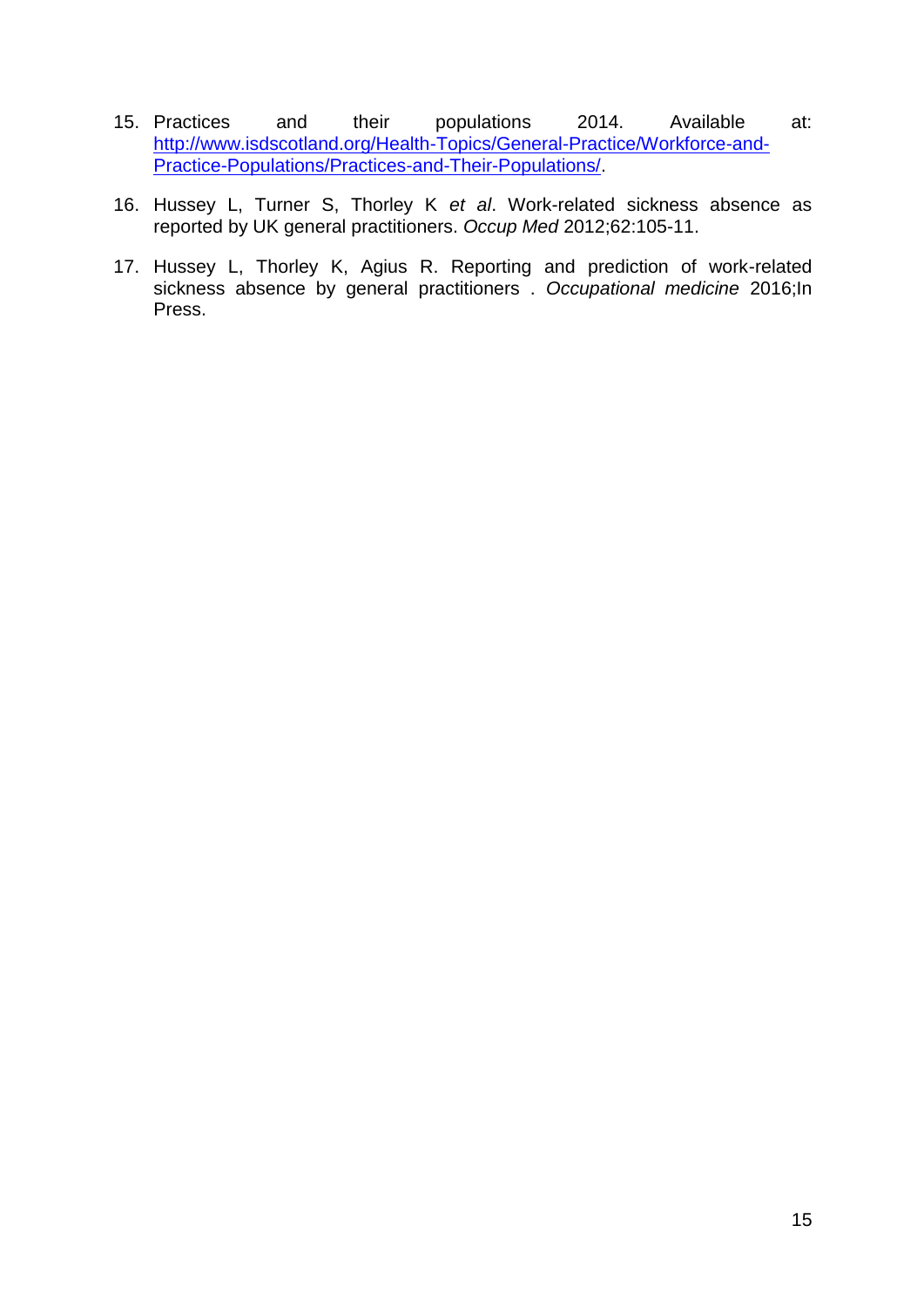### **Appendix 1. LFS Denominator Method**

For previous years where there were two different groups of reporters (core and sample), rates for these two groups were calculated separately, as the number of reporters and response rates differ. These were then combined to give rates for a single year using a weighted average (based on the number of reporters in each group). For the annual statistics submitted in 2013, three year averages for 2010 to 2012 were required. For 2010 data, both core and sample reporters were participating in the scheme, therefore a single combined rate was calculated using this method, however in 2011 and 2012, GPs were only participating on a sample basis, therefore it was not necessary to use this method to combine two rates. The one year average rate (for 2010 to 2012) was calculated by taking the average of the core/sample combined rates for 2010 and the sample reporters rates for 2011 and 2012. For the 2015 annual statistics (including data for 2013 to 2015) core data is no longer included therefore the method to combine core and sample data does not apply. However it has remained in the explanation of the methodology below as it is applicable to previous year's annual statistics.

The GB incidence rates for all years (and reporter groups) has been calculated as follows with a working example (for 2010 as it has both core and sample reporters) shown in red. Sickness absence data is extrapolated to GB figures using the same methodology.

#### Step 1. Number of cases reported in 2010

### **460 cases, 220 of which were reported by core reporters and 240 reported by sample reporters**

#### Step 2. Weighting of sample cases

Cases reported by sample reporters are multiplied by 12 to give an estimated annual total; this is then weighted to adjust for the effect of sampling on reporter behaviour. The number of cases per reporter per month from 2005 to 2010 was calculated for core and sample reporters. Sample  $= 1.8$  and Core  $= 0.67$  therefore the sample: core reporting rate ratio is therefore 2.7. The same weighting factor was used (after consultation with HSE) for the 2011 annual statistics. Estimated cases reported by sample reporters were divided by 2.7 to adjust for this sampling effect and added to the core reporter cases.

**240 sample cases multiplied by 12, divided by 2.7 and added to core cases.**

#### **240 x 12/2.7 = 1067**

#### **1067 + 220 = 1287 estimated and weighted cases**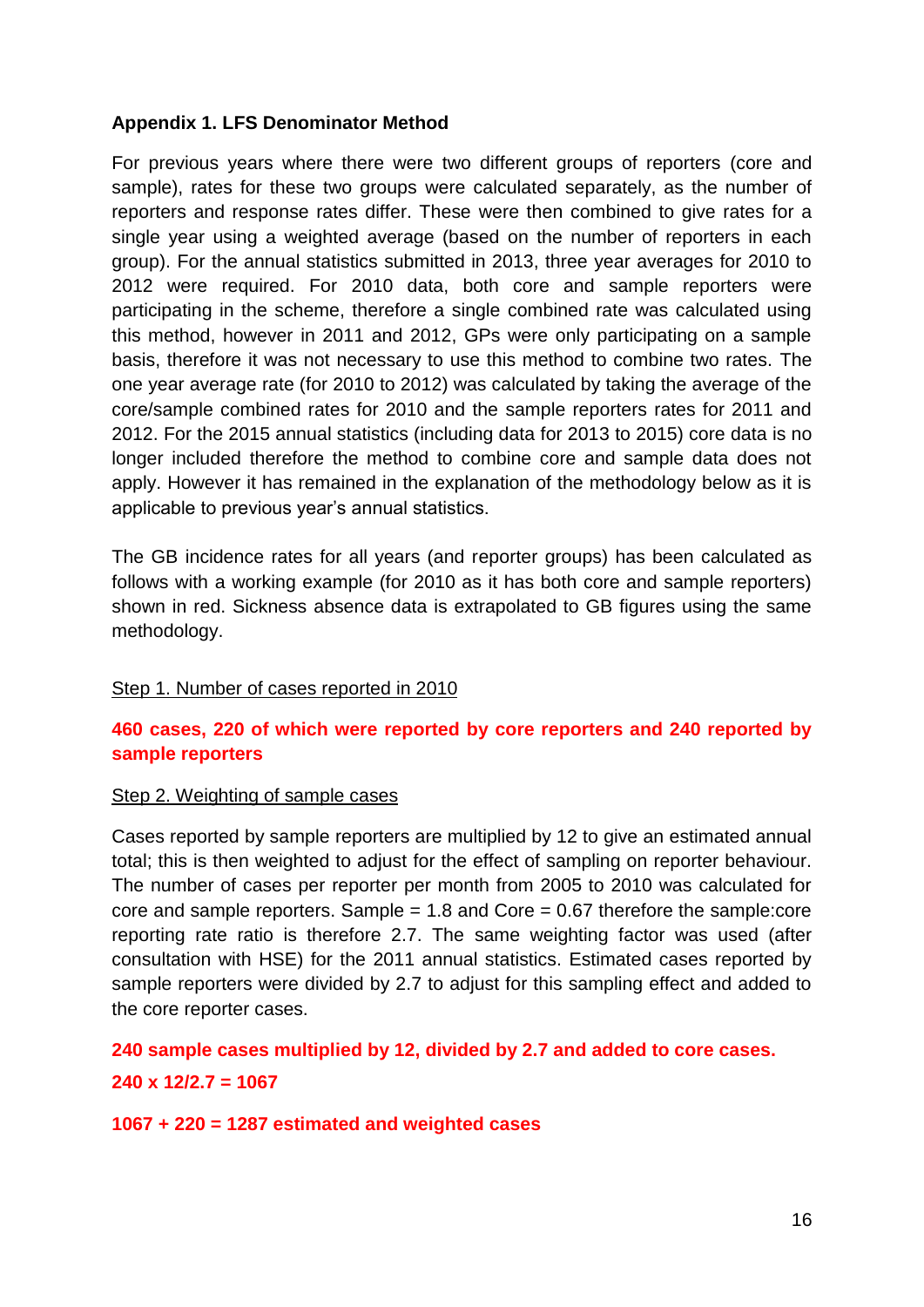### **The following steps are calculated for core and sample reported cases separately.**

Step 3. Number of cases reported per GP.

This is calculated by taking the number of cases and dividing it by the average number of GPs actively reporting each month (e.g. 200 GPs reporting per month at a 75% response rate = 150 GPs).

#### **Core reports: 220 / 31 = 7.1 cases per GP**

#### **Sample reports: 1067 / 147 = 7.3 cases per GP**

#### Step 4. Adjusting for the part-time (PT) practice of THOR-GPs.

At the beginning of January 2011 all participating GPs were asked how many GP sessions they undertook each week as part of an exercise to characterise the GP reporting denominator. 200 GPs responded to this question and the total number of sessions = 1399. If full time (FT) practice is considered to be 10 sessions per week, this would mean that if all these GPs worked FT the number of sessions would  $=$ 2,000. THOR-GPs therefore work 70% of this. For previous annual statistics, it was agreed with HSE that the 131 GPs that responded to a previous survey was a large enough sample to assume the PT/FT nature of the remaining GPs' practice. Therefore, this recent survey is not only based on a larger sample of GPs but validates the results of the previous questionnaire (part-time practice was estimated at 71%). The number of cases per GP is then factored up to estimate FT practice reporting.

# **Core reports: 7.1 / 70 x 100 = 10.1 cases per GP Sample reports: 7.3 / 70 x 100 = 10.4 cases per GP**

#### Step 5. Extrapolating to GB figures.

As the THOR-GP cases have been adjusted to FT practice the figure for the number of Full Time Equivalent (FTE) (or Whole Time Equivalent (WTE) used in Wales and Scotland) GPs was used. The most recent figure available for each country for 2012 data (England 2012 (1), Wales 2012 (2) and Scotland 2009 (3)) was combined to give the best possible estimate for the number of FTE GB GPs (40,886). Although the Information Services Division for NHS Scotland routinely publish GP headcount information, WTE figures have not been available since 2006 (3); the 2009 WTE figure is based on a Workforce Planning Survey published in December 2009 (3). The figure for 2012 cases per GP is therefore multiplied by this number. The figure for 2010 to 2012 cases is multiplied by the mean of 2012 and the best estimate for the previous two years.

**Core reports: 10.1 x 40781 = 411,888 cases in GB Sample reports: 10.4 x 40781 = 424,122 cases in GB**